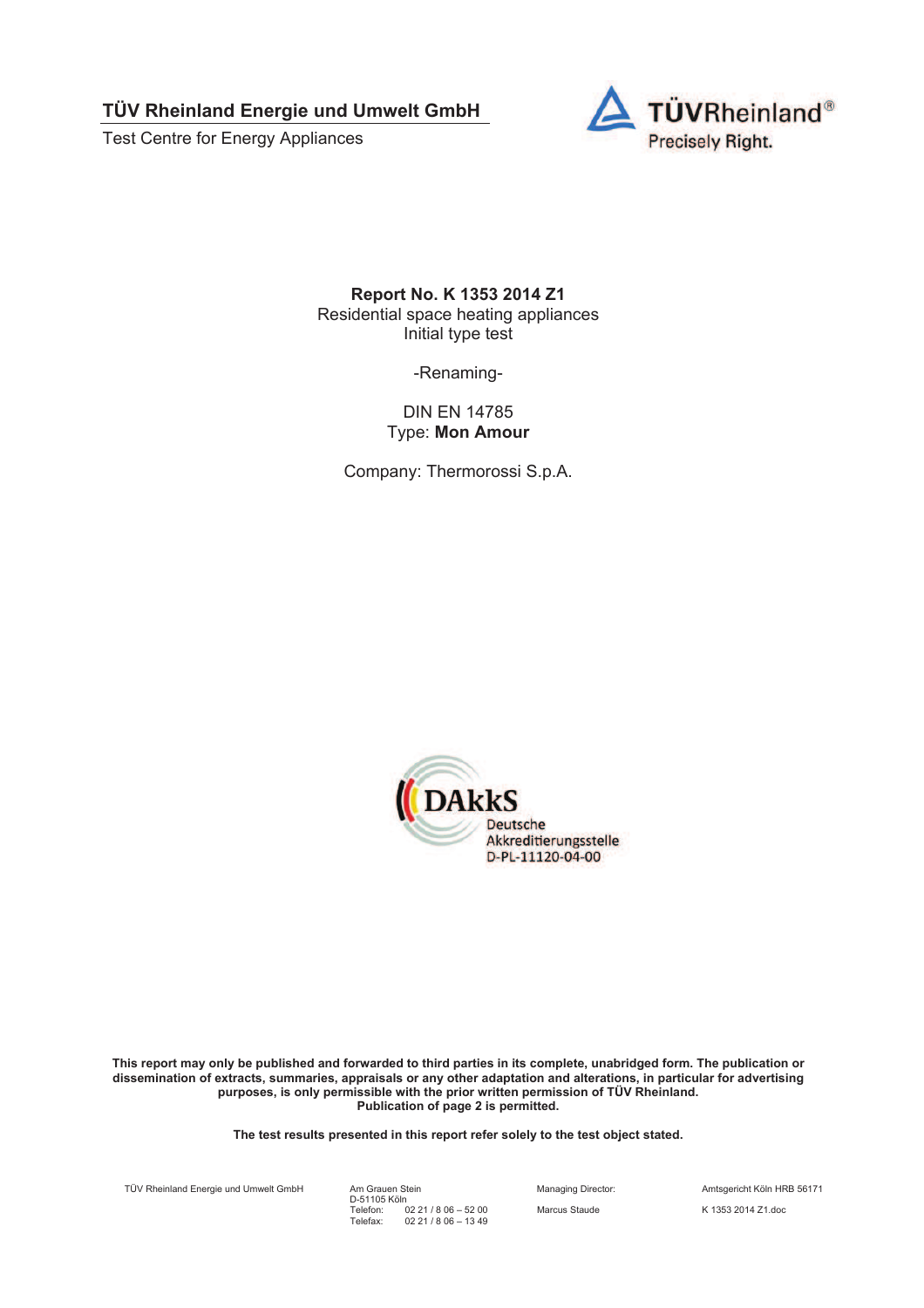**Test Centre for Energy Appliances** 



#### **Initial Type Testing** Residential space heating appliances fired by wood pellets -Pellet stove-**DIN EN 14785: September 2006** Correction for DIN EN 14785: 10.2007

| Applicant/contractor: | Thermorossi S.p.A.<br>Via Grumolo, 4<br>$I-36011 (VI)$                                                                                                     |
|-----------------------|------------------------------------------------------------------------------------------------------------------------------------------------------------|
| Trademark:            |                                                                                                                                                            |
| Type designation:     | <b>Mon Amour</b>                                                                                                                                           |
| Type of appliance:    | Residential space heating appliance fired by<br>wood pellets without water heat exchanger with<br>fan assisted flue discharge with internal fuel<br>hopper |
| Total heat input:     | 3,2 kW $- 7,7$ kW                                                                                                                                          |
| Space heat output:    | 2.8 kW $-$ 6,7 kW                                                                                                                                          |
| Water heat output:    | Not applicable                                                                                                                                             |
| Fuels:                | Wood pellets                                                                                                                                               |

Remarks: For more information see Basic report K 918 2012 T1.

#### **Test results:**

The technical requirements cl. 4-8 of the above mentioned standard are fulfilled. The local applicable installation conditions are to be observed.

The electrical safety cl. 5.9. of the standard was not a part of this initial type testing. The presumption of conformity with the relevant European Directives could only be confirmed by full compliance with Annex ZA.

Additional details are documented in the initial report K 918 2012 T1.

Dated in Cologne, 18.07.2014 432/mc

Inspector

Dipl.-Ing. M. Ciccarelli

TÜV Rheinland Energie und Umwelt GmbH Test Centre according to Construction Product Regulation 305/2011(CPR) Notified Body: 2456 Dep. Head of Test Centre

Dipl.-Ing. R. Verbert

Residential space heating appliances fired by wood pellets, Initial Type Test in accordance with the regulation 305/2011 conformity certification system no. 3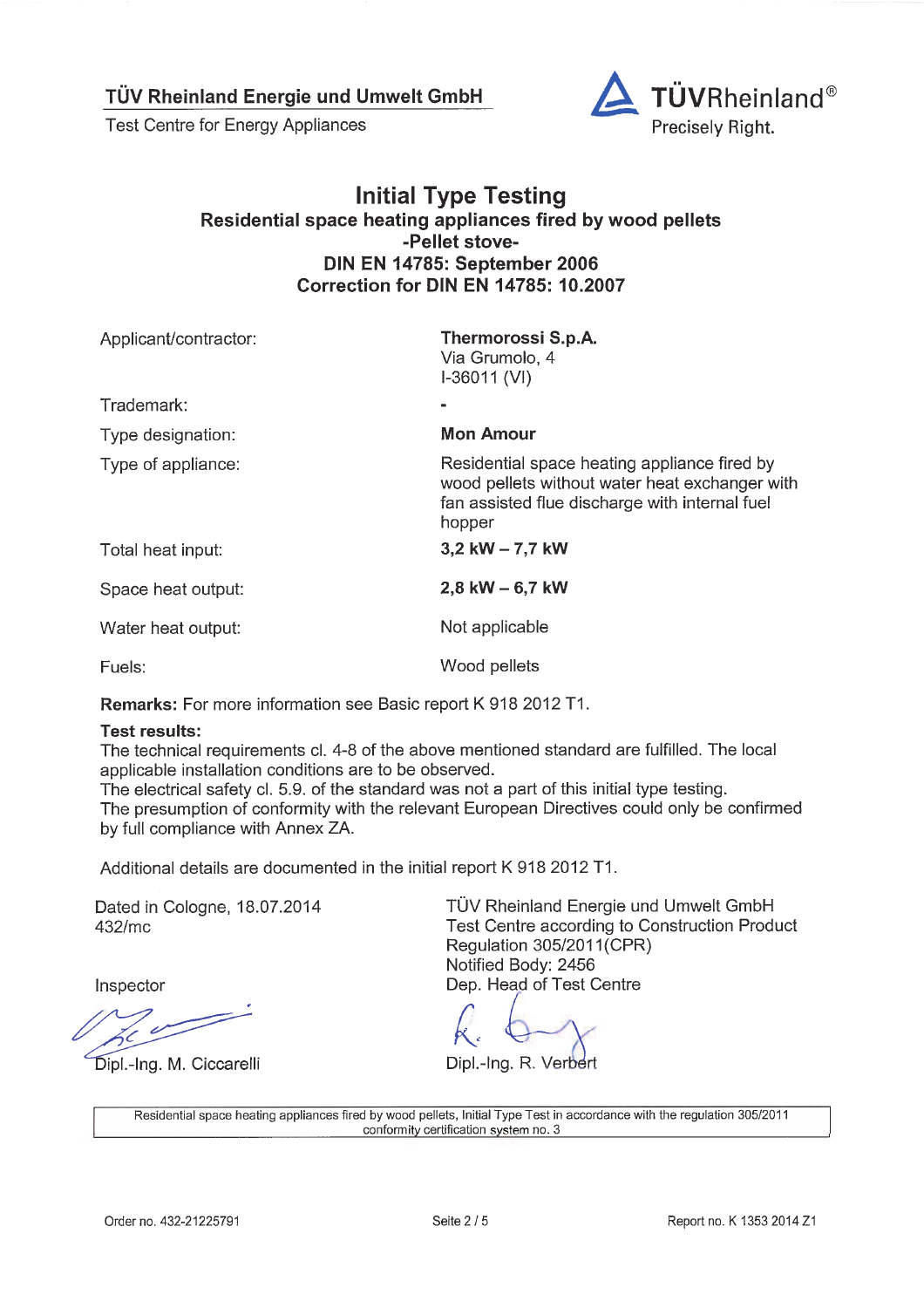

# **1. Task**

The Test Centre for Energy Appliances was instructed to execute an renaming on the above mentioned pellet stoves.

| <b>Basic</b>         | <b>New</b>            |
|----------------------|-----------------------|
| Thermorossi S.p.A.   | Thermorossi S.p.A.    |
| Via Grumolo, 4       | Via Grumolo, 4        |
| $I-36011$ (VI)       | $I-36011$ (VI)        |
|                      |                       |
| Report K 918 2012 T1 | Report K 1353 2014 Z1 |
| <b>Ciao, 2000</b>    | <b>Mon Amour</b>      |

### **2. Testing**

The practical tests were carried out in Thiene on the  $6<sup>th</sup>$  and  $7<sup>th</sup>$  of August 2012 on the stove Ciao, 2000 by Thermorossi S.p.A. (report K 918 2012 T1). Thermorossi S.p.A. confirm that modifications on the above mentioned products were not carried out.

#### **2.1 Resume of test results**

| <b>Type designation</b>                                                                                                                                                                                                                                                                                   |                                                                                                                                                                                             | <b>Mon Amour</b>                               |                                                                    |                                                                        |
|-----------------------------------------------------------------------------------------------------------------------------------------------------------------------------------------------------------------------------------------------------------------------------------------------------------|---------------------------------------------------------------------------------------------------------------------------------------------------------------------------------------------|------------------------------------------------|--------------------------------------------------------------------|------------------------------------------------------------------------|
|                                                                                                                                                                                                                                                                                                           |                                                                                                                                                                                             |                                                | (see report K 918 2012 T1)                                         |                                                                        |
|                                                                                                                                                                                                                                                                                                           |                                                                                                                                                                                             | <b>Full load</b>                               | <b>Partial load</b>                                                |                                                                        |
| <b>Test fuel</b>                                                                                                                                                                                                                                                                                          |                                                                                                                                                                                             |                                                | <b>Pellets</b>                                                     |                                                                        |
| Mass of the test fuel fired hourly                                                                                                                                                                                                                                                                        | kg/h                                                                                                                                                                                        | 1,59                                           | 0,65                                                               |                                                                        |
| Flue gas mass flow                                                                                                                                                                                                                                                                                        | g/s                                                                                                                                                                                         | 6,0                                            | 4,3                                                                | ÷,                                                                     |
| Flue gas temperature                                                                                                                                                                                                                                                                                      | $\overline{C}$                                                                                                                                                                              | 177,8                                          | 98,2                                                               |                                                                        |
| Flue draught                                                                                                                                                                                                                                                                                              | mbar                                                                                                                                                                                        | 0, 10                                          | 0, 10                                                              | $0,12/0,10 +1-0,02$                                                    |
|                                                                                                                                                                                                                                                                                                           |                                                                                                                                                                                             |                                                |                                                                    |                                                                        |
|                                                                                                                                                                                                                                                                                                           |                                                                                                                                                                                             |                                                |                                                                    |                                                                        |
| CO-emission                                                                                                                                                                                                                                                                                               | ppm                                                                                                                                                                                         | 96,3                                           | 270,3                                                              |                                                                        |
| CO-emission (at $13\%$ -O <sub>2</sub> )                                                                                                                                                                                                                                                                  |                                                                                                                                                                                             |                                                |                                                                    |                                                                        |
|                                                                                                                                                                                                                                                                                                           | ppm                                                                                                                                                                                         |                                                | 49,8                                                               |                                                                        |
|                                                                                                                                                                                                                                                                                                           |                                                                                                                                                                                             |                                                |                                                                    |                                                                        |
| Dust content (at $13\%$ -O <sub>2</sub> )                                                                                                                                                                                                                                                                 |                                                                                                                                                                                             | 13,9                                           |                                                                    |                                                                        |
|                                                                                                                                                                                                                                                                                                           |                                                                                                                                                                                             | 6,7                                            |                                                                    |                                                                        |
| Water heat output                                                                                                                                                                                                                                                                                         |                                                                                                                                                                                             | $\overline{a}$                                 | $\overline{a}$                                                     |                                                                        |
| Space heat output                                                                                                                                                                                                                                                                                         |                                                                                                                                                                                             |                                                |                                                                    |                                                                        |
| Efficiency                                                                                                                                                                                                                                                                                                |                                                                                                                                                                                             | 87,63                                          | 89,5                                                               | 75/70 (EN) - $\overline{80^{**}}$                                      |
|                                                                                                                                                                                                                                                                                                           |                                                                                                                                                                                             |                                                |                                                                    |                                                                        |
|                                                                                                                                                                                                                                                                                                           |                                                                                                                                                                                             |                                                |                                                                    |                                                                        |
| - Right side                                                                                                                                                                                                                                                                                              |                                                                                                                                                                                             | 70,2                                           |                                                                    | 65K over tambient                                                      |
| - Back side                                                                                                                                                                                                                                                                                               |                                                                                                                                                                                             | 41,8                                           |                                                                    | 65K over tambient                                                      |
| - Front side 80 cm                                                                                                                                                                                                                                                                                        |                                                                                                                                                                                             | 67,0                                           |                                                                    | 65K over tambient                                                      |
| - Front side bottom                                                                                                                                                                                                                                                                                       | $^{\circ}C$                                                                                                                                                                                 | 46,3                                           |                                                                    | 65K over tambient                                                      |
| Distances:                                                                                                                                                                                                                                                                                                |                                                                                                                                                                                             |                                                |                                                                    |                                                                        |
|                                                                                                                                                                                                                                                                                                           | mm                                                                                                                                                                                          | 200                                            |                                                                    |                                                                        |
|                                                                                                                                                                                                                                                                                                           |                                                                                                                                                                                             | 200                                            |                                                                    |                                                                        |
|                                                                                                                                                                                                                                                                                                           |                                                                                                                                                                                             |                                                |                                                                    |                                                                        |
|                                                                                                                                                                                                                                                                                                           |                                                                                                                                                                                             | 20,3                                           |                                                                    |                                                                        |
|                                                                                                                                                                                                                                                                                                           |                                                                                                                                                                                             | 71,1                                           |                                                                    |                                                                        |
|                                                                                                                                                                                                                                                                                                           |                                                                                                                                                                                             | 59,8                                           |                                                                    |                                                                        |
|                                                                                                                                                                                                                                                                                                           |                                                                                                                                                                                             | 54,2                                           |                                                                    |                                                                        |
| $CO2$ -Content<br>$O2$ -Content<br>NOx-content<br>NOx-content (at 13%-O <sub>2</sub> )<br>Total heat output<br>Maximum temperatures<br>at trihedron:<br>- Backside-Pelletstove<br>- Side-Pelletstove<br>Ambient temperature<br>Temp. in fuel hopper<br>Temp. operating tools 1<br>Temp. operating tools 2 | $Vol.-%$<br>$Vol.-%$<br>mg/m <sup>3</sup><br>$mg/m^3$<br>$mg/m^3$<br>kW<br>kW<br>kW<br>$\%$<br>$^{\circ}C$<br>$^{\circ}C$<br>mm<br>$^{\circ}C$<br>$^{\circ}C$<br>$^{\circ}C$<br>$^{\circ}C$ | 8,58<br>12,07<br>106,8<br>93,3<br>171,6<br>6,7 | 4,69<br>16,11<br>553,2<br>$\overline{167,0}$<br>11,2<br>2,8<br>2,8 | 500/750<br>65K over tambient<br>60K over tambient<br>60K over tambient |

\*) Valid values from 01.01.2015

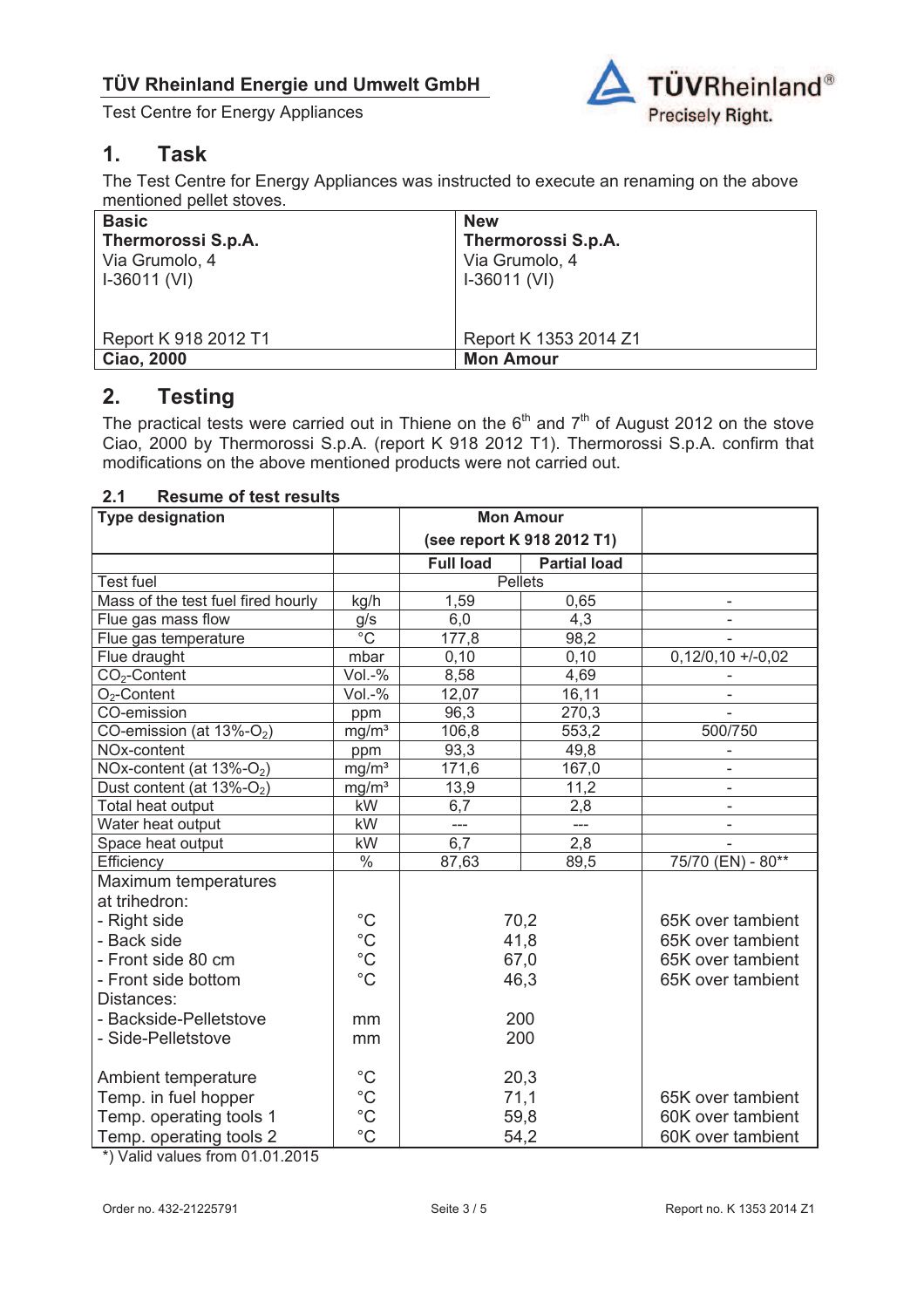Test Centre for Energy Appliances



# **3. Statement of the test results**

The appliance **Mon Amour** 

of the contract of the contract of the contract of the contract of the contract of the contract of the contract of the contract of the contract of the contract of the contract of the contract of the contract of the contrac

Thermorossi S.p.A.

complies with the requirements acc. DIN EN 14785: September 2006. The results of the basic initial type test (see report K 918 2012 T1) are not affected by the renaming. The electrical safety cl. 5.9. of the standard was not a part of this initial type testing. The presumption of conformity with the relevant European Directives could only be confirmed by full compliance with Annex ZA. Additional details are documented in the initial report K 918 2012 T1.